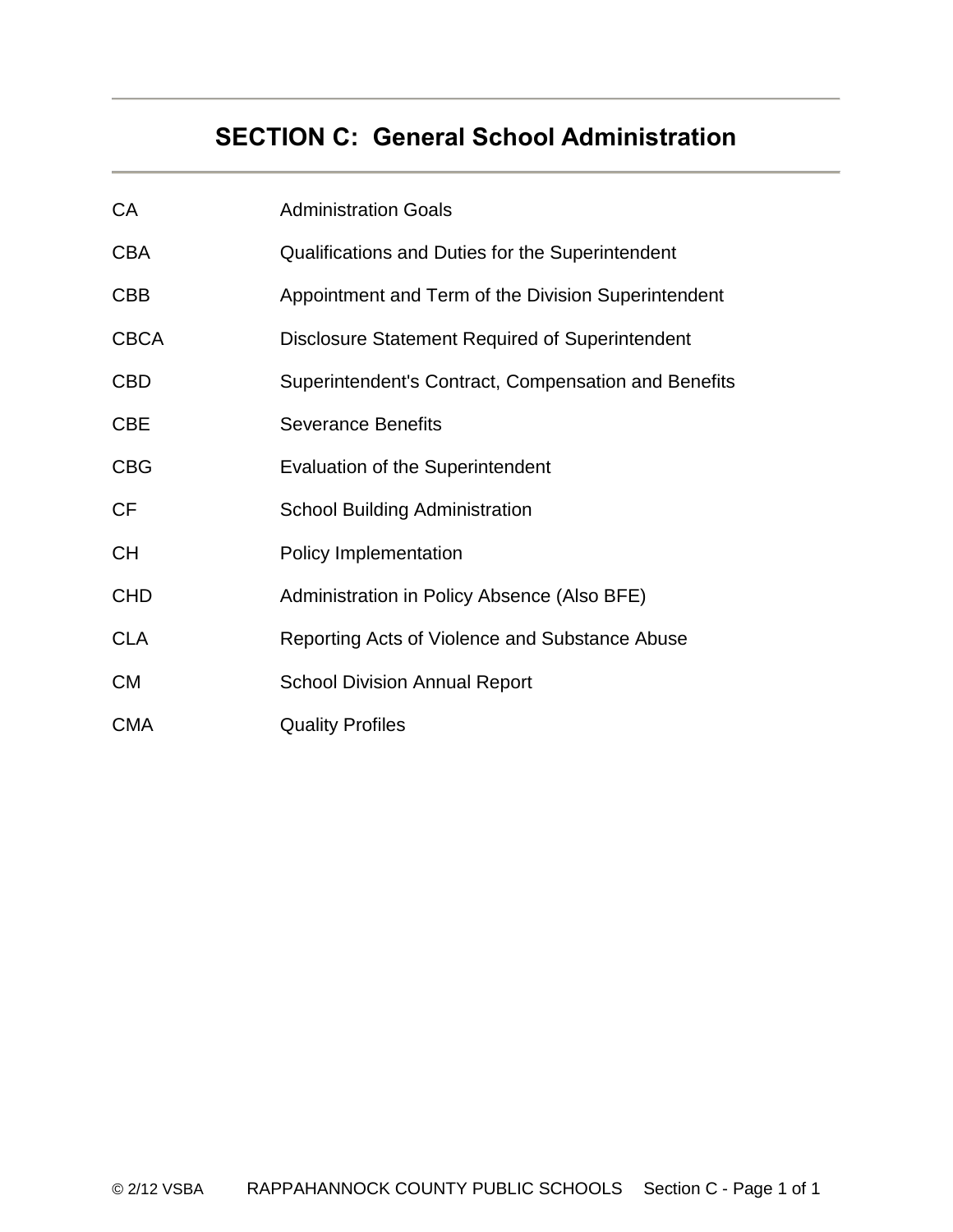# ADMINISTRATION GOALS

The Rappahannock County School Board places the primary responsibility and authority for the administration of the school division in the superintendent. The superintendent is responsible for the direction, leadership, and coordination of students and staff in their efforts to reach educational goals adopted by the School Board.

The School Board expects the division superintendent to provide leadership in:

- 1. Decision-making.
- 2. Communication.
- 3. Planning, organizing, implementing, and evaluating educational programs.
- 4. Developing and maintaining close working relationships and channels of communication within the school system and community.

Adopted: August 8, 1995 Reviewed: December 8, 1998, August 9, 2005 Revised: November 12, 2013

Legal Ref.: Code of Virginia, 1950, as amended, §§ 22.1-70, 22.1-78, and 22.1- 253.13:7.

\_\_\_\_\_\_\_\_\_\_\_\_\_\_\_\_\_\_\_\_\_\_\_\_\_\_\_\_\_\_\_\_\_\_\_\_\_\_\_\_\_\_\_\_\_\_\_\_\_\_\_\_\_\_\_\_\_\_\_\_\_\_\_\_\_\_\_\_\_\_ \_\_\_\_\_\_\_\_\_\_\_\_\_\_\_\_\_\_\_\_\_\_\_\_\_\_\_\_\_\_\_\_\_\_\_\_\_\_\_\_\_\_\_\_\_\_\_\_\_\_\_\_\_\_\_\_\_\_\_\_\_\_\_\_\_\_\_\_\_\_

Cross Refs.: CBA Qualifications and Duties of the Superintendent CBG Evaluation of the Superintendent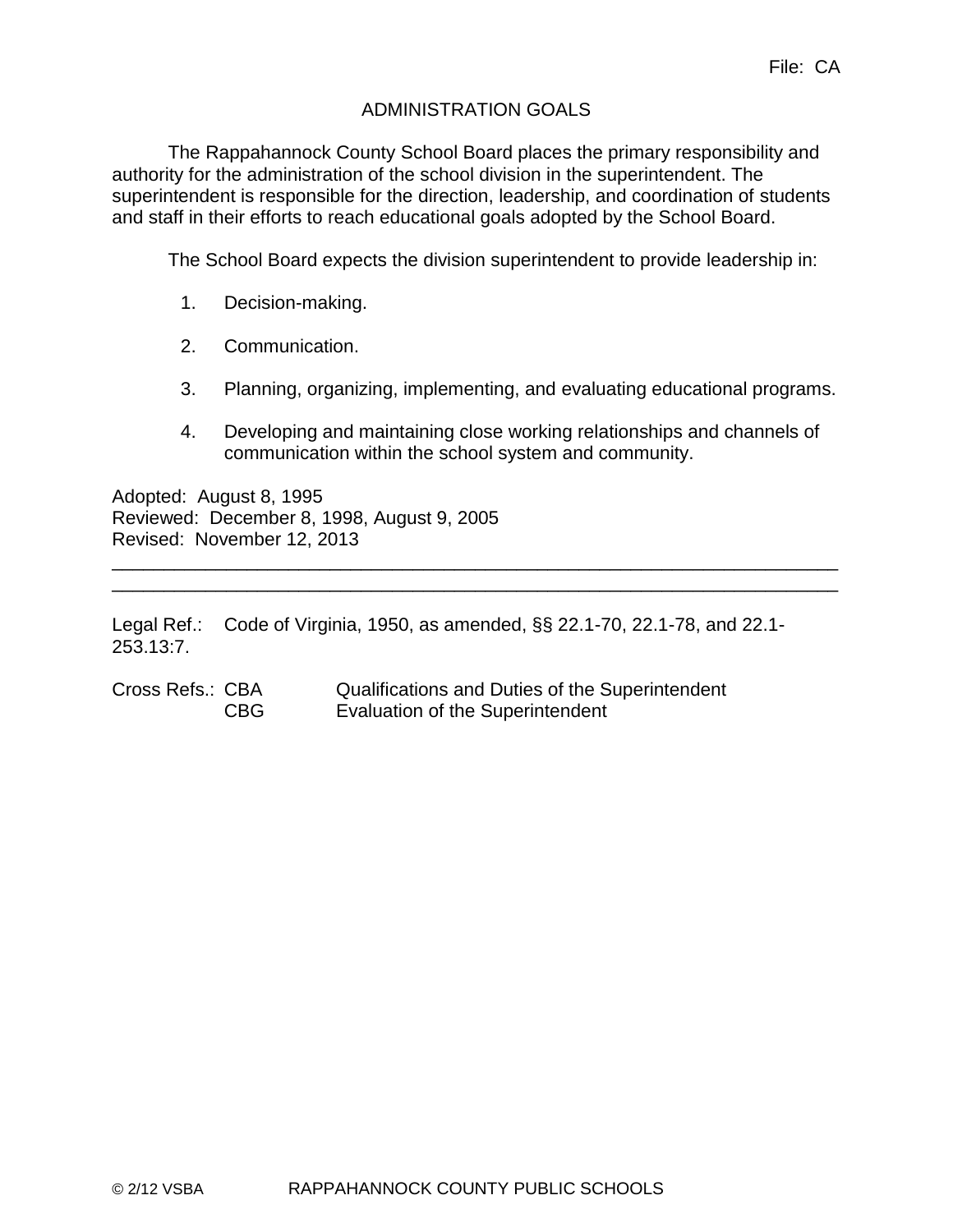## QUALIFICATIONS AND DUTIES FOR THE SUPERINTENDENT

#### QUALIFICATIONS

The superintendent meets or exceeds the requirements set by the Board of Education.

The superintendent annually participates in high-quality professional development activities at the local, state, or national levels, on topics including the Standards of Quality, Board of Education regulations, and the Guidelines for Uniform Performance Standards and Evaluation Criteria for Teachers, Principals, and Superintendents.

#### MAJOR DUTIES

As chief executive officer of the school board, the superintendent

- A. attends school board meetings,
- B. implements school board policies and ensures that they are posted on the division's website,
- C. reports to the school board about the status of programs, personnel and operations of the school division,
- D. recommends actions to the school board,
- E. facilitates communication between the school board and school personnel,
- F. assists the chairman in developing agenda of meetings of the school board, and
- G. develops regulations as directed by the school board.
- As the educational leader of the school division, the superintendent
- A. supervises the principals and assistant superintendents,
- B. oversees planning and evaluation of curriculum and instruction,
- C. develops for approval by the school board procedures for adopting textbooks and other instructional materials,
- D. visits schools on a regular basis, and
- E. maintains a current knowledge of developments in curriculum and instruction.

The superintendent enforces school laws and regulations, including by

- A. observing directions and regulations prescribed by the Superintendent of Public Instruction or Board of Education,
- B. reporting information to the Superintendent of Public Instruction as required,
- C. promptly distributing all reports, forms, laws and regulations received from the Superintendent of Public Instruction,
- D. enforcing school laws, regulations and decisions of the Superintendent of Public Instruction and of the Board of Education, and
- E. developing and maintaining procedures, guidelines and regulations to implement school board policy. If board action is required by law or the board has specifically asked that certain types of regulations be given prior board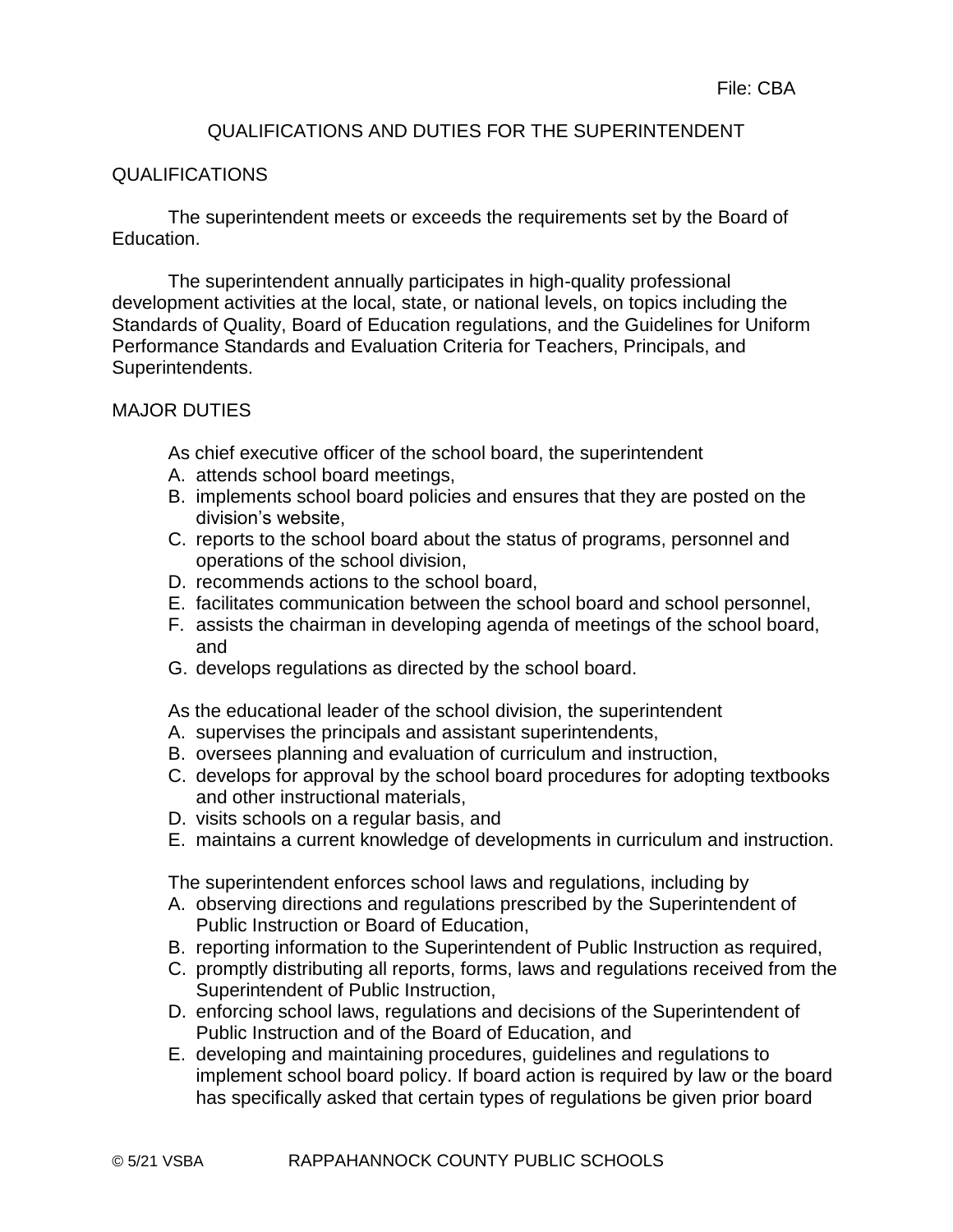approval, these procedures, regulations and guidelines are presented to the school board for approval and, when approved, placed in the school board policy manual. The administrative procedures, guidelines and regulations are communicated to the staff and made available for their information.

The superintendent oversees staff personnel management, including by

- A. organizing recruitment of personnel,
- B. reassigning personnel in accordance with school board policy,
- C. administering personnel policies and programs,
- D. upon request of the School Board, surveying the school division at least annually to identify critical shortages of teachers and administrative personnel by subject matter and school bus drivers and reporting such critical shortages to the School Board, the Superintendent of Public Instruction, and the Virginia Retirement System;
- E. supervising evaluation of personnel, and
- F. providing for maintenance of up-to-date job descriptions for all personnel.

The superintendent oversees facility management, including by

- A. preparing long- and short-range plans for facilities and sites,
- B. providing for the maintenance of school property and safety of personnel and property,
- C. inspecting, or providing for the inspection of, school property on a regular basis,
- D. overseeing the utilization of school property,
- E. monitoring any construction, renovation and demolition of school facilities,
- F. representing the school division before local or state agencies which control building requirements or provide financing for buildings, and
- G. closing public school buildings which appear to be unfit for occupancy.

The superintendent oversees financial management by

- A. preparing the budget for school board approval,
- B. ensuring that expenditures are within the limits approved by the school board,
- C. reporting to the school board on the financial condition of the division,
- D. establishing procedures for procurement of equipment and supplies, and
- E. ensuring that an accurate record of all receipts and disbursements of school funds is kept.

The superintendent directs community relations activities, including by

- A. articulating educational programs and needs to the community,
- B. responding to concerns expressed in the community,
- C. maintaining contact with the news media,
- D. participating in community affairs, and
- E. involving the community in planning and problem solving for the school division.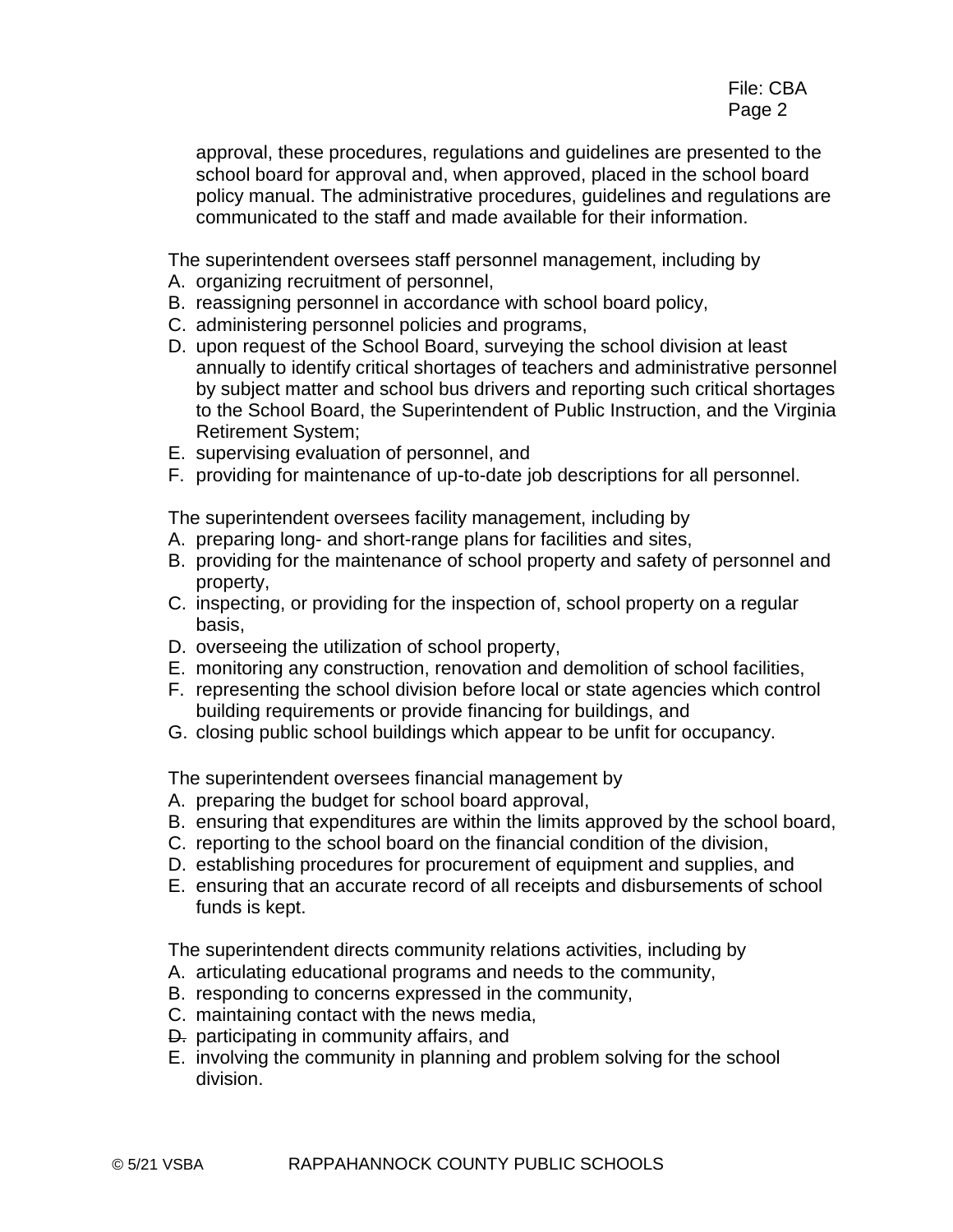The superintendent oversees pupil personnel services by

- A. monitoring pupil personnel services,
- B. providing for an adequate pupil record system,
- C. implementing policies and programs relating to behavior and discipline of pupils,
- D. maintaining programs for the health and safety of pupils, and
- E. facilitating communication between the school division and community agencies.

Adopted: August 8, 1995 Revised: December 8, 1998, July 10, 2001 Reviewed: August 27, 2009 Revised: November 12, 2013, November 10, 2015, March 12, 2019, August 11, 2020, July 13, 2021 \_\_\_\_\_\_\_\_\_\_\_\_\_\_\_\_\_\_\_\_\_\_\_\_\_\_\_\_\_\_\_\_\_\_\_\_\_\_\_\_\_\_\_\_\_\_\_\_\_\_\_\_\_\_\_\_\_\_\_\_\_\_\_\_\_\_\_\_\_\_

\_\_\_\_\_\_\_\_\_\_\_\_\_\_\_\_\_\_\_\_\_\_\_\_\_\_\_\_\_\_\_\_\_\_\_\_\_\_\_\_\_\_\_\_\_\_\_\_\_\_\_\_\_\_\_\_\_\_\_\_\_\_\_\_\_\_\_\_\_\_

Legal Ref.: Constitution of Virginia, article VIII, § 5.

Code of Virginia, 1950, as amended, §§ 22.1-58, 22.1-59, 22.1-68, 22.1- 69, 22.1-70.3. 22.1-79, 22.1-136; 22.1-253.13:5, 22.1-253.13:7.

8 VAC 20-23-50. 8 VAC 20-23-630. 8 VAC 20-390-10. 8 VAC 20-390-40. 8 VAC 20-390-50. 8 VAC 20-390-60. 8 VAC 20-390-70. 8 VAC 20-390-80. 8 VAC 20-390-90. 8 VAC 20-390-100. 8 VAC 20-390-110.

Cross Refs.: BBA School Board Powers and Duties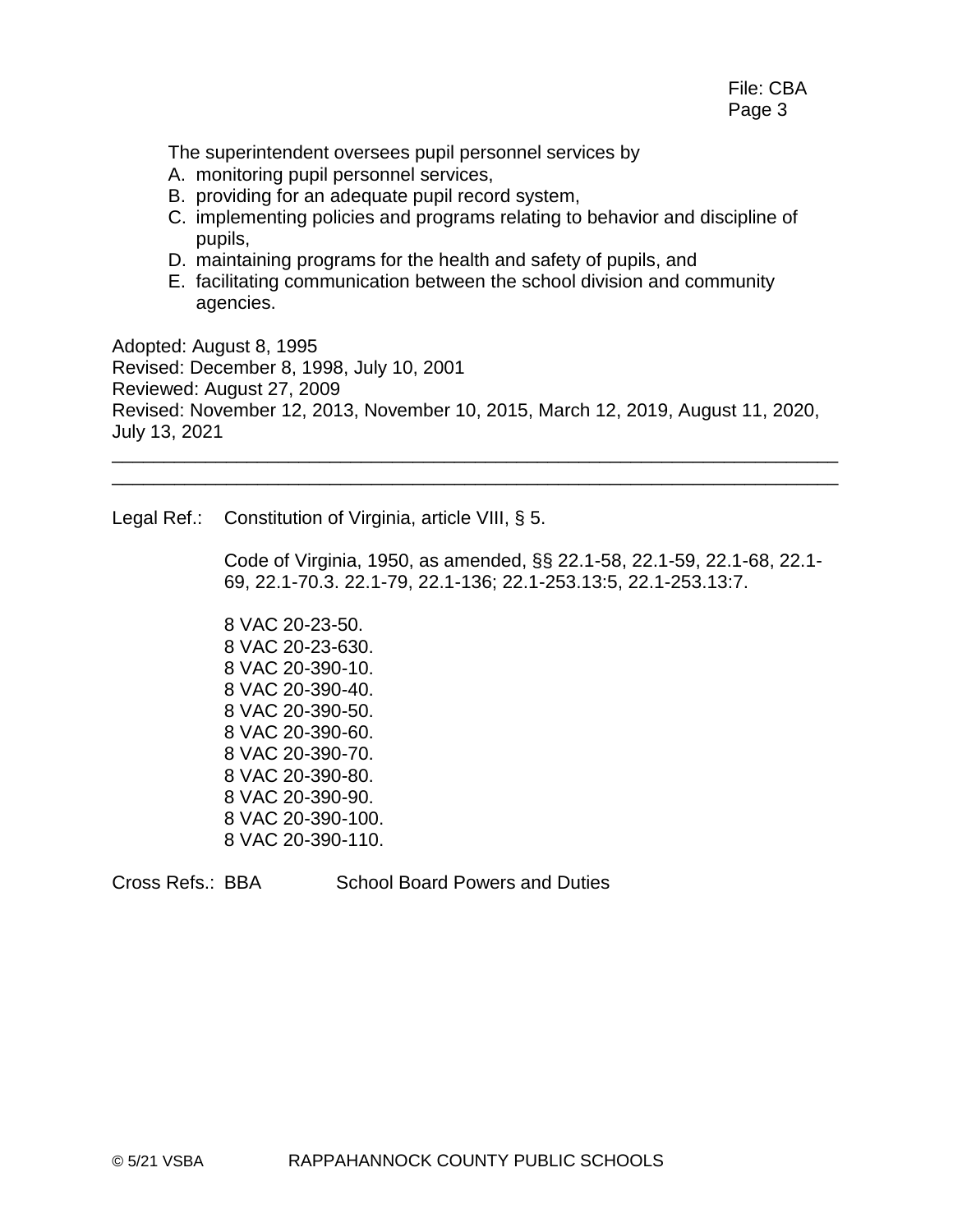## APPOINTMENT AND TERM OF THE SUPERINTENDENT

The School Board appoints the superintendent from the list of eligibles certified by the Board of Education and determines the term of employment. The superintendent's term expires on June 30. The superintendent serves an initial term of not less than two years nor more than four years. At the expiration of the initial term, the superintendent is eligible to hold office for the term specified by the School Board, not to exceed four years.

Except as provided below, if the School Board fails to appoint a division superintendent within 180 days of a vacancy, the Virginia Board of Education will appoint a superintendent for the division.

If the School Board has not appointed a superintendent within 120 days of a vacancy, it will submit a written report to the Superintendent of Public Instruction demonstrating its timely efforts to make an appointment and containing a status report with a timeline for making the appointment prior to the 180-day deadline. On request, the School Board will be granted up to an additional 180 days within which to appoint a superintendent.

If the School Board does not appoint a superintendent within 180 days of a vacancy, or request additional time within which to make the appointment, it will immediately notify the Virginia Board of Education, in writing, of its failure to make an appointment. If there has been no extension, within 30 days of the 180<sup>th</sup> day after the vacancy occurs, the School Board will submit, in writing, its preferred candidate(s), not to exceed three, for the position. The Virginia Board of Education may consider these candidates and other eligible individuals. The Virginia Board of Education may authorize the State Superintendent of Public Instruction to conduct the search for a division superintendent.

If the Virginia Board of Education appoints a superintendent, the contract for the superintendent will be negotiated by the School Board.

Adopted: August 8, 1995 Reviewed: December 8, 1998 Revised: November 12, 2002, October 10, 2006, November 12, 2013, November 10, 2015, September 11, 2018

\_\_\_\_\_\_\_\_\_\_\_\_\_\_\_\_\_\_\_\_\_\_\_\_\_\_\_\_\_\_\_\_\_\_\_\_\_\_\_\_\_\_\_\_\_\_\_\_\_\_\_\_\_\_\_\_\_\_\_\_\_\_\_\_\_\_\_\_\_\_ \_\_\_\_\_\_\_\_\_\_\_\_\_\_\_\_\_\_\_\_\_\_\_\_\_\_\_\_\_\_\_\_\_\_\_\_\_\_\_\_\_\_\_\_\_\_\_\_\_\_\_\_\_\_\_\_\_\_\_\_\_\_\_\_\_\_\_\_\_\_

Legal Refs.: Code of Virginia, 1950, as amended, §§ 22.1-58, 22.1-60, 22.1-61.

Procedures for Appointment of a School Division Superintendent by the Virginia Board of Education (adopted by the Virginia Board of Education March 22, 2006) (available at http://www.pen.k12.va.us/VDOE/VA\_Board/Meetings/2006/mar22min.pdf )

© 5/18 VSBA RAPPAHANNOCK COUNTY PUBLIC SCHOOLS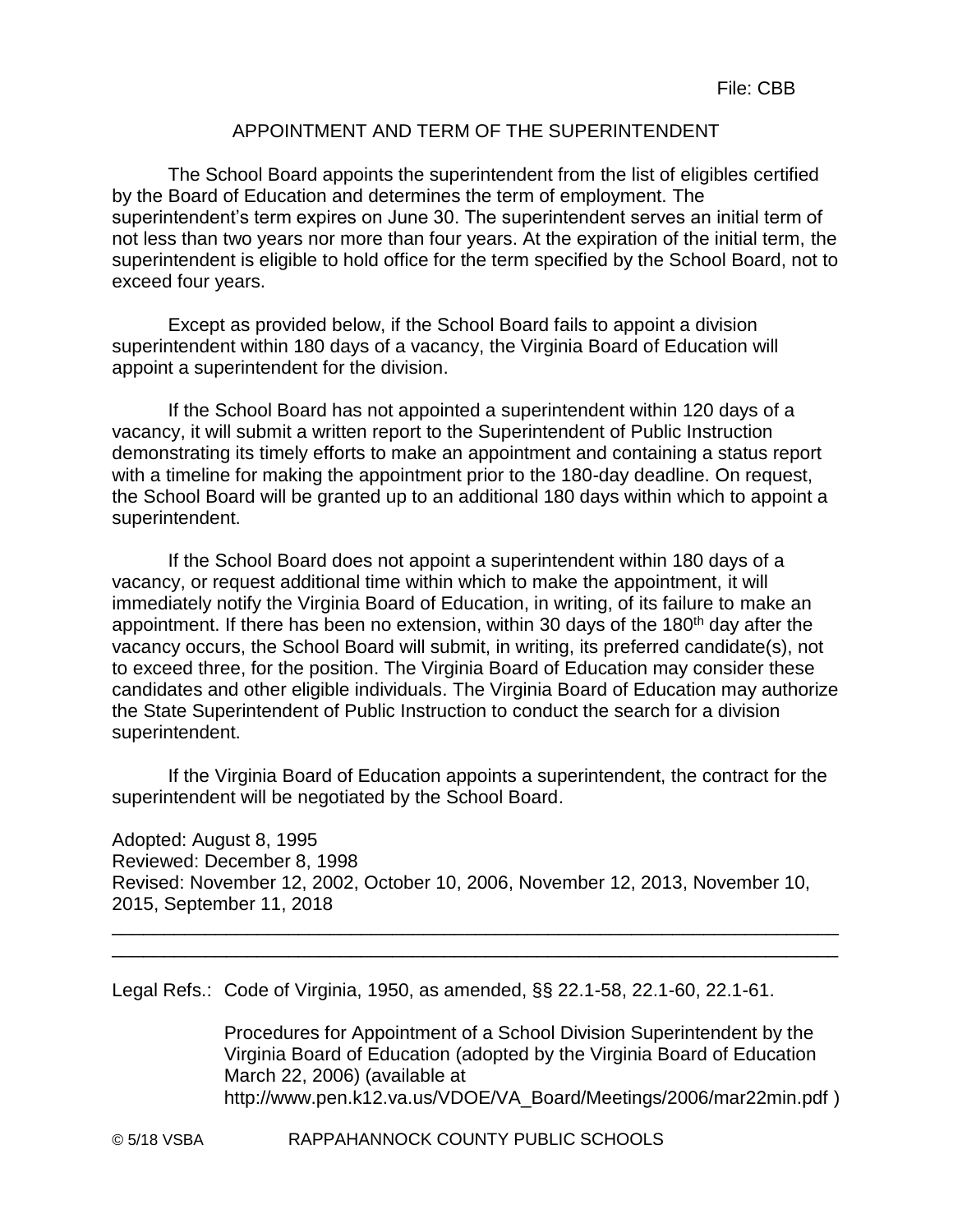#### Cross Refs.: CBA Qualifications and Duties of the Superintendent CBD Superintendent's Compensation and Benefits

CBG Evaluations of the Superintendent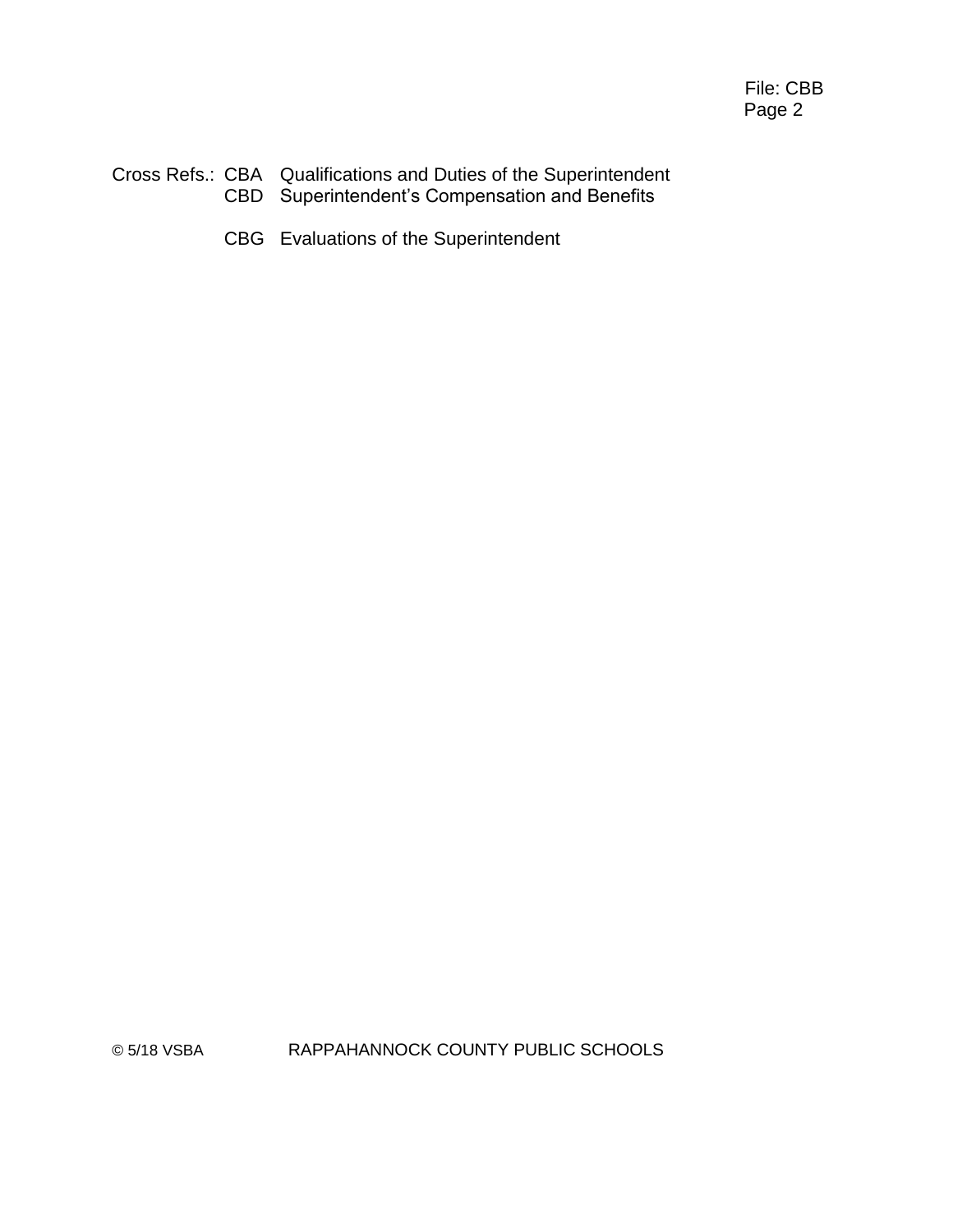#### DISCLOSURE STATEMENT REQUIRED OF SUPERINTENDENT

The superintendent, as a condition to assuming employment, files a disclosure statement of personal interests and other information as is required on the form prescribed by the Virginia Conflict of Interest and Ethics Advisory Council pursuant to Code of Virginia § 2.2-3117. The disclosure statement is filed on or before the day the superintendent assumes employment for the preceding 12-month period complete through the last day of the month immediately preceding the month in which the superintendent assumes employment. However, if the superintendent assumes employment in January, the superintendent files a disclosure form on or before February 1 for the preceding year complete through December 31. Completed forms are filed and maintained as public records for five years in the office of the clerk of the Rappahannock County School Board. After the initial disclosure, the superintendent files this statement annually on or before February 1.

Adopted: August 8, 2000 Revised: July 10, 2001, June 11, 2002, June 12, 2007, November 12, 2013, June 13, 2017, October 10, 2017, April 12, 2022

\_\_\_\_\_\_\_\_\_\_\_\_\_\_\_\_\_\_\_\_\_\_\_\_\_\_\_\_\_\_\_\_\_\_\_\_\_\_\_\_\_\_\_\_\_\_\_\_\_\_\_\_\_\_\_\_\_\_\_\_\_\_\_\_\_\_\_\_\_\_ \_\_\_\_\_\_\_\_\_\_\_\_\_\_\_\_\_\_\_\_\_\_\_\_\_\_\_\_\_\_\_\_\_\_\_\_\_\_\_\_\_\_\_\_\_\_\_\_\_\_\_\_\_\_\_\_\_\_\_\_\_\_\_\_\_\_\_\_\_\_

Legal Ref.: Code of Virginia, 1950, as amended, §§ 2.2-3115, 2.2-3117, 2.2- 3118.2.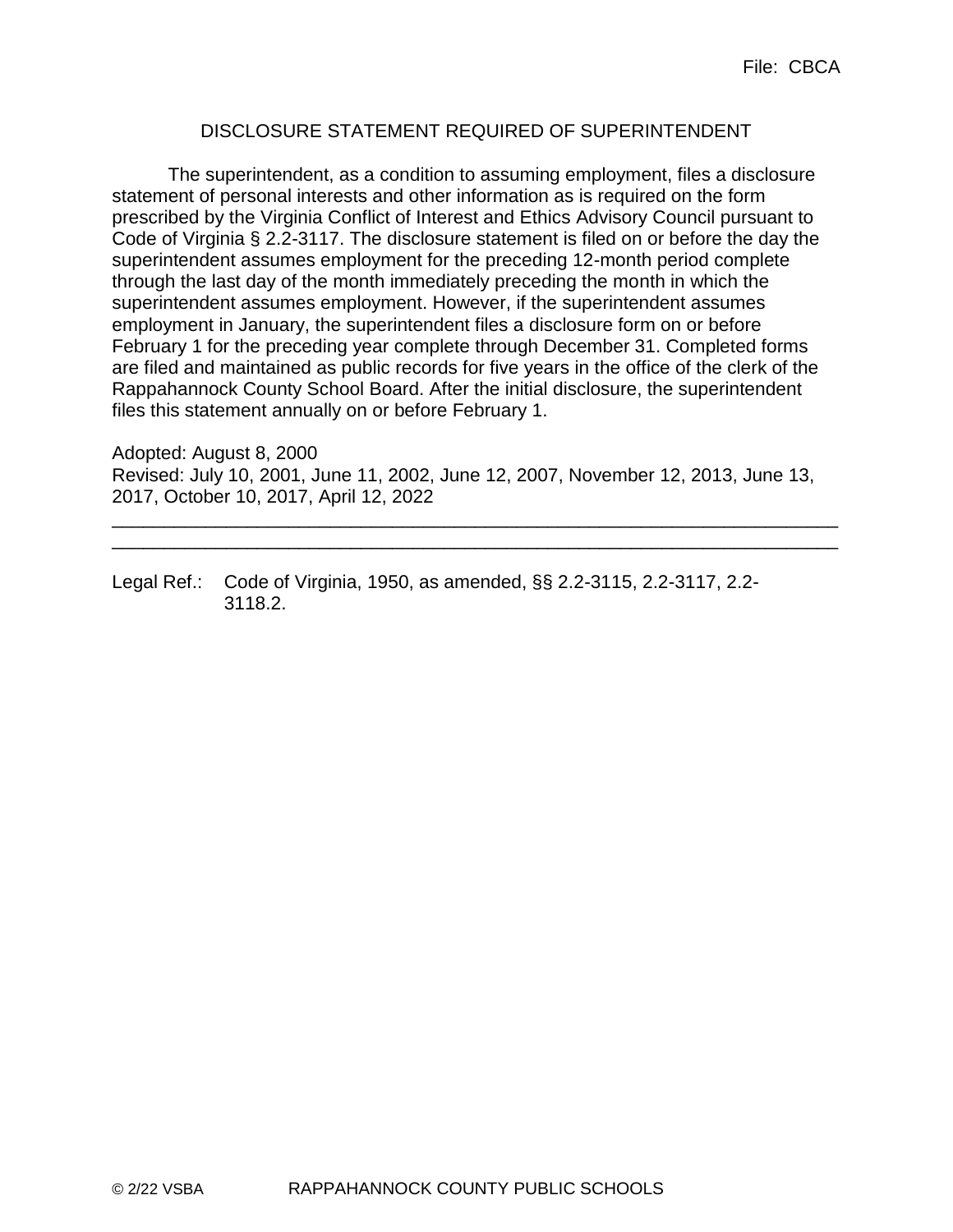#### SUPERINTENDENT'S CONTRACT, COMPENSATION AND BENEFITS

The superintendent's contract sets forth the superintendent's compensation and benefit package. The superintendent's contract is available to the public pursuant to the Virginia Freedom of Information Act.

The School Board shall not renegotiate a superintendent's contract during the period following the election or appointment of new members and the date such members are qualified and assume office.

When the superintendent's contract is being renegotiated, each member of the School Board will be notified at least 30 days in advance of any meeting at which a vote is planned on the renegotiated contract unless the members agree unanimously to take the vote without the 30 days notice. Each member's vote on the renegotiated contract will be recorded in the minutes of the meeting.

\_\_\_\_\_\_\_\_\_\_\_\_\_\_\_\_\_\_\_\_\_\_\_\_\_\_\_\_\_\_\_\_\_\_\_\_\_\_\_\_\_\_\_\_\_\_\_\_\_\_\_\_\_\_\_\_\_\_\_\_\_\_\_\_\_\_\_\_\_\_ \_\_\_\_\_\_\_\_\_\_\_\_\_\_\_\_\_\_\_\_\_\_\_\_\_\_\_\_\_\_\_\_\_\_\_\_\_\_\_\_\_\_\_\_\_\_\_\_\_\_\_\_\_\_\_\_\_\_\_\_\_\_\_\_\_\_\_\_\_\_

Adopted: December 8, 1998 Revised: November 12, 2002, September 9, 2003 Reviewed: August 27, 2009 Revised: November 12, 2013, June 12, 2018

Legal Ref.: Code of Virginia, 1950, as amended, §§ 2.2-3705.1, 22.1-60.

Cross Ref.: CBB Appointment and Term of the Superintendent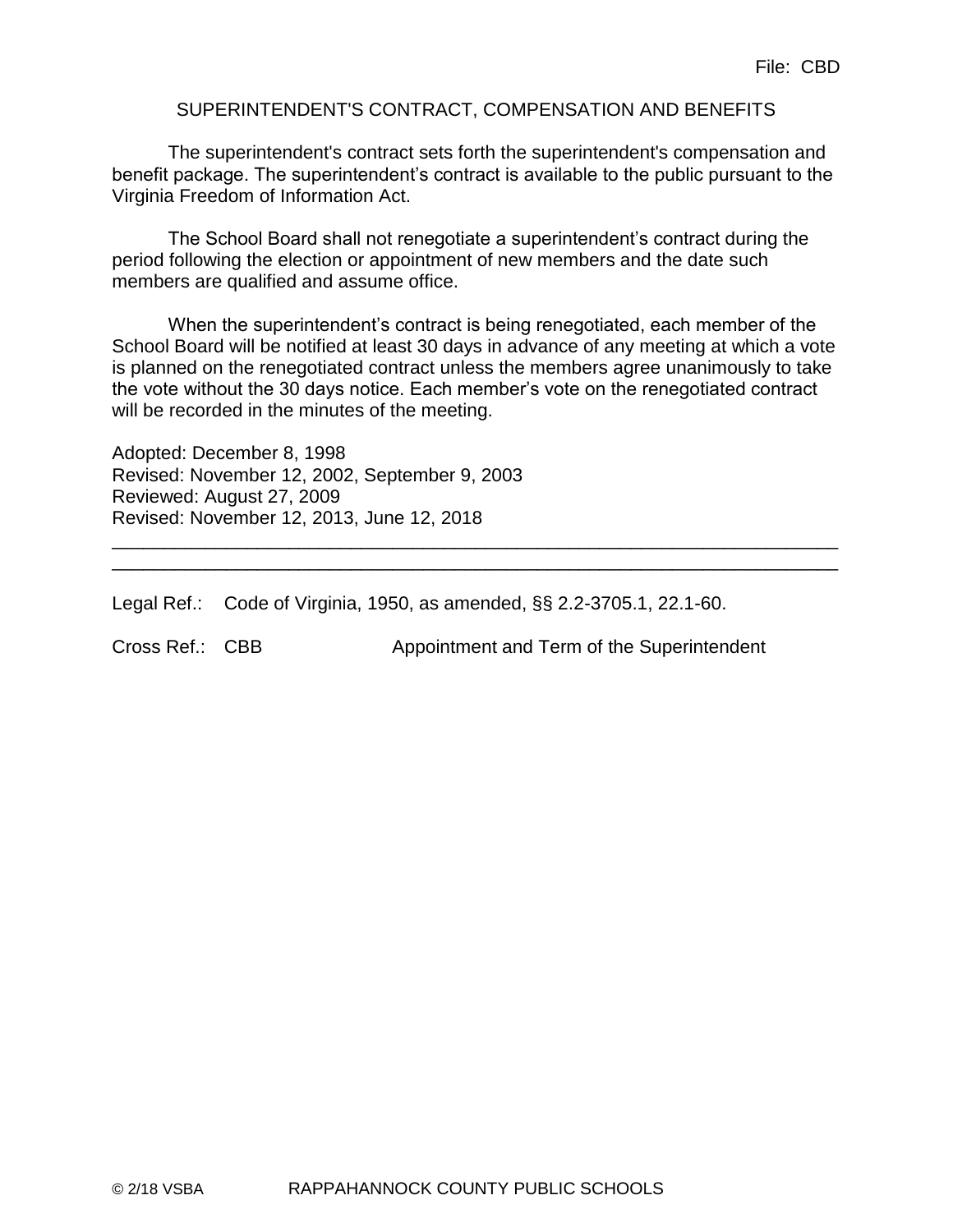#### SEVERANCE BENEFITS

Any severance benefits provided to a departing Superintendent will be publicly announced prior to the Superintendent's departure.

\_\_\_\_\_\_\_\_\_\_\_\_\_\_\_\_\_\_\_\_\_\_\_\_\_\_\_\_\_\_\_\_\_\_\_\_\_\_\_\_\_\_\_\_\_\_\_\_\_\_\_\_\_\_\_\_\_\_\_\_\_\_\_\_\_\_\_\_\_\_ \_\_\_\_\_\_\_\_\_\_\_\_\_\_\_\_\_\_\_\_\_\_\_\_\_\_\_\_\_\_\_\_\_\_\_\_\_\_\_\_\_\_\_\_\_\_\_\_\_\_\_\_\_\_\_\_\_\_\_\_\_\_\_\_\_\_\_\_\_\_

Adopted: October 9, 2007 Revised: November 12, 2013

Legal Ref.: Code of Virginia, 1950, as amended, § 15.2-1510.1.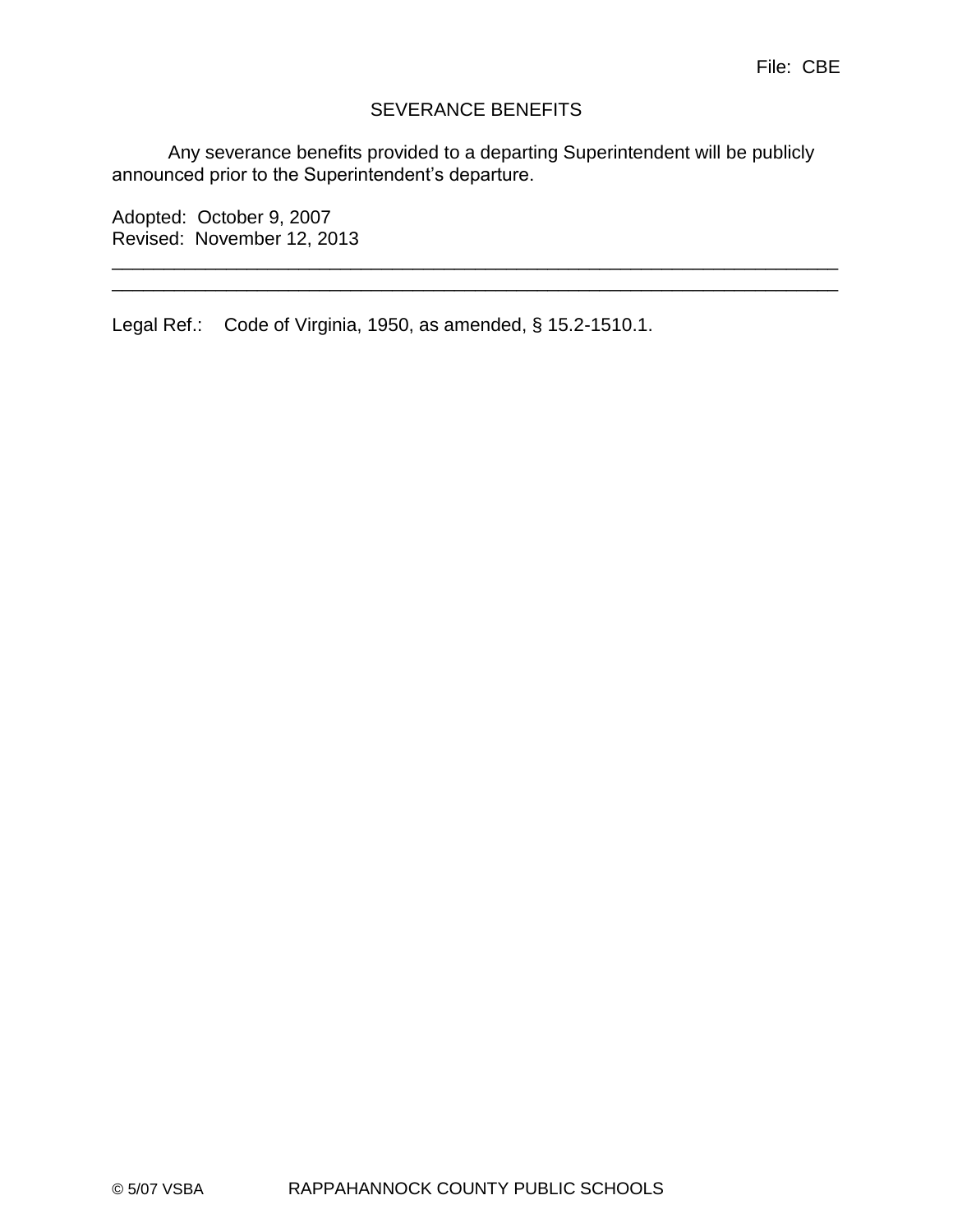#### EVALUATION OF THE SUPERINTENDENT

It is the responsibility of the School Board to maintain and improve the quality of administration and instruction. One of the primary methods used in carrying out this responsibility is to work with the superintendent in improving the superintendent's effectiveness.

Annually, the superintendent provides the School Board with a work plan designed to implement the goals set for the division by the School Board. The School Board evaluates the superintendent annually. The School Board develops the instrument to evaluate the superintendent after consulting the uniform performance standards and criteria developed by the Board of Education and the superintendent. The superintendent's evaluations include student academic progress as a significant component and an overall summative rating. Evaluations include identification of areas of individual strengths and weaknesses and recommendations for appropriate professional activities. Informal evaluations may also take place as the Board deems appropriate, provided that specific criteria for such appraisals be communicated to the superintendent.

Each Board member is involved in assessing the superintendent's job performance on a continuing basis and by completing the annual evaluation instrument. Upon conclusion of the annual performance appraisal, the evaluation is reviewed with the superintendent by the Board or its designees.

Adopted: August 8, 1995 Revised: December 8, 1998, August 10, 1999, August 8, 2000, November 9, 2004 Reviewed: August 27, 2009 Revised: November 12, 2013, June 12, 2018, July 13, 2021

\_\_\_\_\_\_\_\_\_\_\_\_\_\_\_\_\_\_\_\_\_\_\_\_\_\_\_\_\_\_\_\_\_\_\_\_\_\_\_\_\_\_\_\_\_\_\_\_\_\_\_\_\_\_\_\_\_\_\_\_\_\_\_\_\_\_\_\_\_\_ \_\_\_\_\_\_\_\_\_\_\_\_\_\_\_\_\_\_\_\_\_\_\_\_\_\_\_\_\_\_\_\_\_\_\_\_\_\_\_\_\_\_\_\_\_\_\_\_\_\_\_\_\_\_\_\_\_\_\_\_\_\_\_\_\_\_\_\_\_\_

Legal Ref.: Code of Virginia, 1950, as amended, §§ 22.1-60.1, 22.1-253.13:5.

Guidelines for Uniform Performance Standards and Evaluation Criteria for Superintendents (Virginia Board of Education, as revised on November 13, 2019).

Cross Ref.: CBA Qualifications and Duties for the Superintendent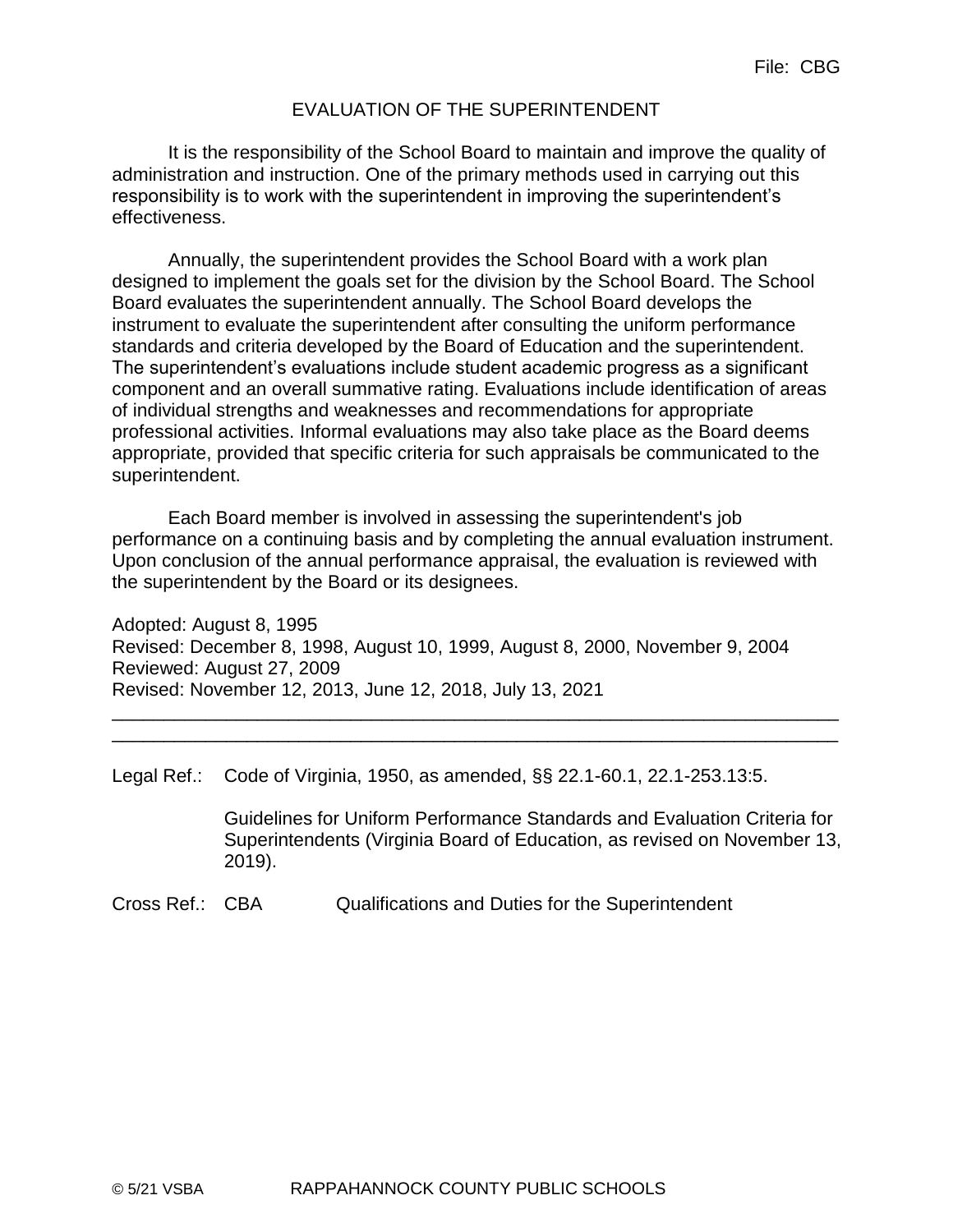#### SCHOOL BUILDING ADMINISTRATION

The Rappahannock County School Board, upon recommendation of the superintendent, employs principals and assistant principals who hold licenses as prescribed by the Board of Education.

A principal provides instructional leadership in, is responsible for the administration of and supervises the operation and management of the school or schools and property to which the principal has been assigned, in accordance with the policies of the School Board and under the supervision of the superintendent.

A principal may submit recommendations to the superintendent for the appointment, assignment, promotion, transfer and dismissal of all personnel assigned to the principal's supervision.

\_\_\_\_\_\_\_\_\_\_\_\_\_\_\_\_\_\_\_\_\_\_\_\_\_\_\_\_\_\_\_\_\_\_\_\_\_\_\_\_\_\_\_\_\_\_\_\_\_\_\_\_\_\_\_\_\_\_\_\_\_\_\_\_\_\_\_\_\_\_ \_\_\_\_\_\_\_\_\_\_\_\_\_\_\_\_\_\_\_\_\_\_\_\_\_\_\_\_\_\_\_\_\_\_\_\_\_\_\_\_\_\_\_\_\_\_\_\_\_\_\_\_\_\_\_\_\_\_\_\_\_\_\_\_\_\_\_\_\_\_

Adopted: August 8, 1995 Reviewed: December 8, 1998 Revised: November 12, 2002 Reviewed: August 27, 2009 Revised: November 12, 2013, April 12, 2022

Legal Ref.: Code of Virginia, 1950, as amended, §§ 22.1-78, 22.1-293.

| Cross Refs.: EB | School Crisis, Emergency Management, and Medical<br><b>Emergency Response Plan</b> |
|-----------------|------------------------------------------------------------------------------------|
| <b>DGC</b>      | <b>School Activity Funds</b>                                                       |
| <b>DGD</b>      | Funds for Instructional Materials and Office Supplies                              |
| GCI             | <b>Professional Staff Assignments and Transfers</b>                                |
| GCN             | <b>Evaluation of Professional Staff</b>                                            |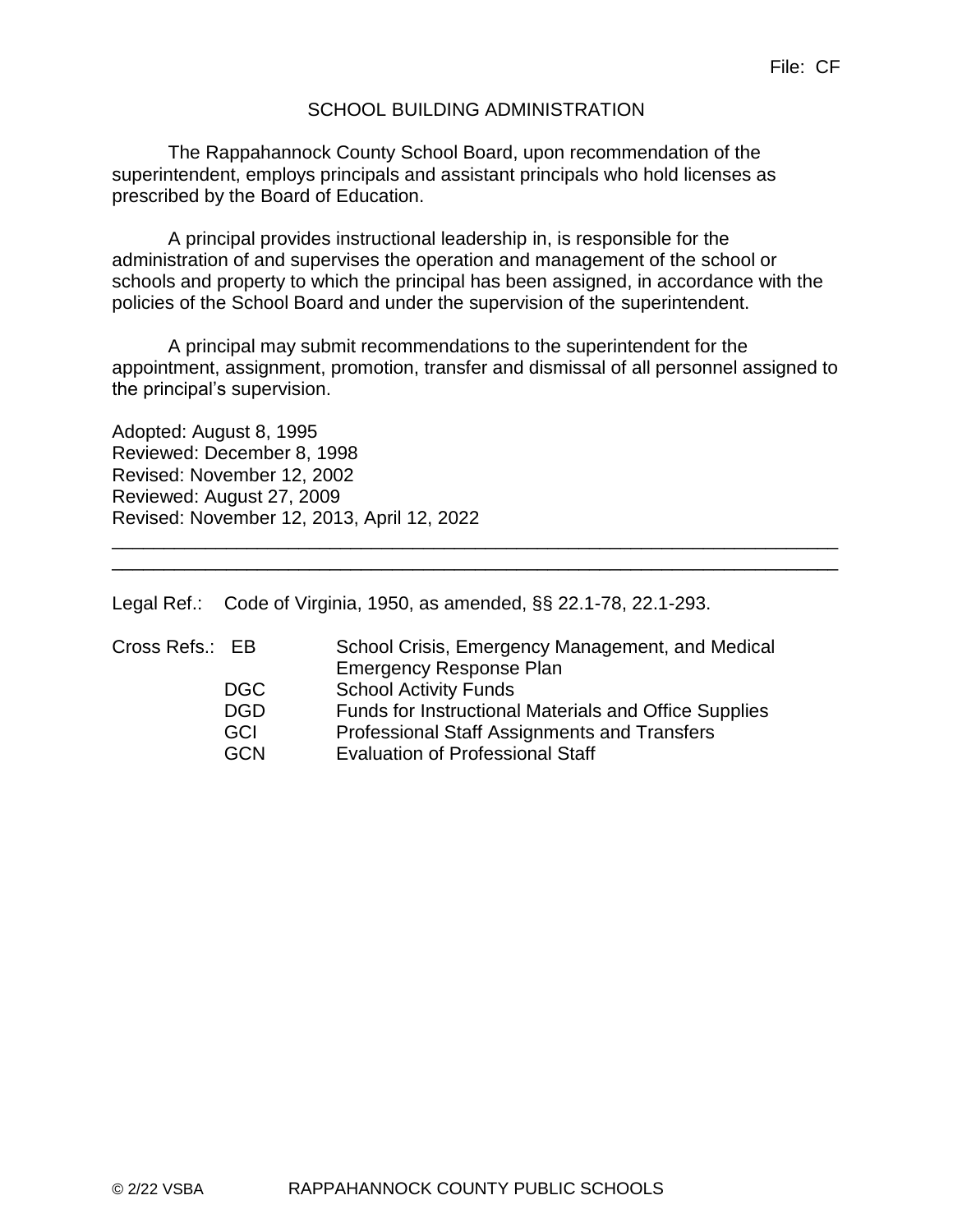#### POLICY IMPLEMENTATION

Development of Regulations

The School Board authorizes the superintendent to create and update regulations necessary to carry out the policies adopted by the Board. If Board action is required by law or the Board asks that certain regulations or types of regulations be approved by the Board, the superintendent will present those regulations to the Board for action. The superintendent makes all regulations available to School Board members, employees and the public and sees that the regulations are placed in the School Board Policy Manual or are kept with the Policy Manual.

Dissemination of Policies and Regulations

Administrators and supervisors are responsible for informing staff members of all newly adopted or revised policies and regulations.

\_\_\_\_\_\_\_\_\_\_\_\_\_\_\_\_\_\_\_\_\_\_\_\_\_\_\_\_\_\_\_\_\_\_\_\_\_\_\_\_\_\_\_\_\_\_\_\_\_\_\_\_\_\_\_\_\_\_\_\_\_\_\_\_\_\_\_\_\_\_ \_\_\_\_\_\_\_\_\_\_\_\_\_\_\_\_\_\_\_\_\_\_\_\_\_\_\_\_\_\_\_\_\_\_\_\_\_\_\_\_\_\_\_\_\_\_\_\_\_\_\_\_\_\_\_\_\_\_\_\_\_\_\_\_\_\_\_\_\_\_

Adopted: August 8, 1995 Revised: September 8, 1998 Reviewed: August 9, 2005 Revised: June 12, 2007, November 12, 2013, July 13, 2021

Legal Ref.: Code of Virginia, 1950, as amended, §§ 22.1-23.3, 22.1-78.

Cross Ref.: BF Board Policy Manual BFC Policy Adoption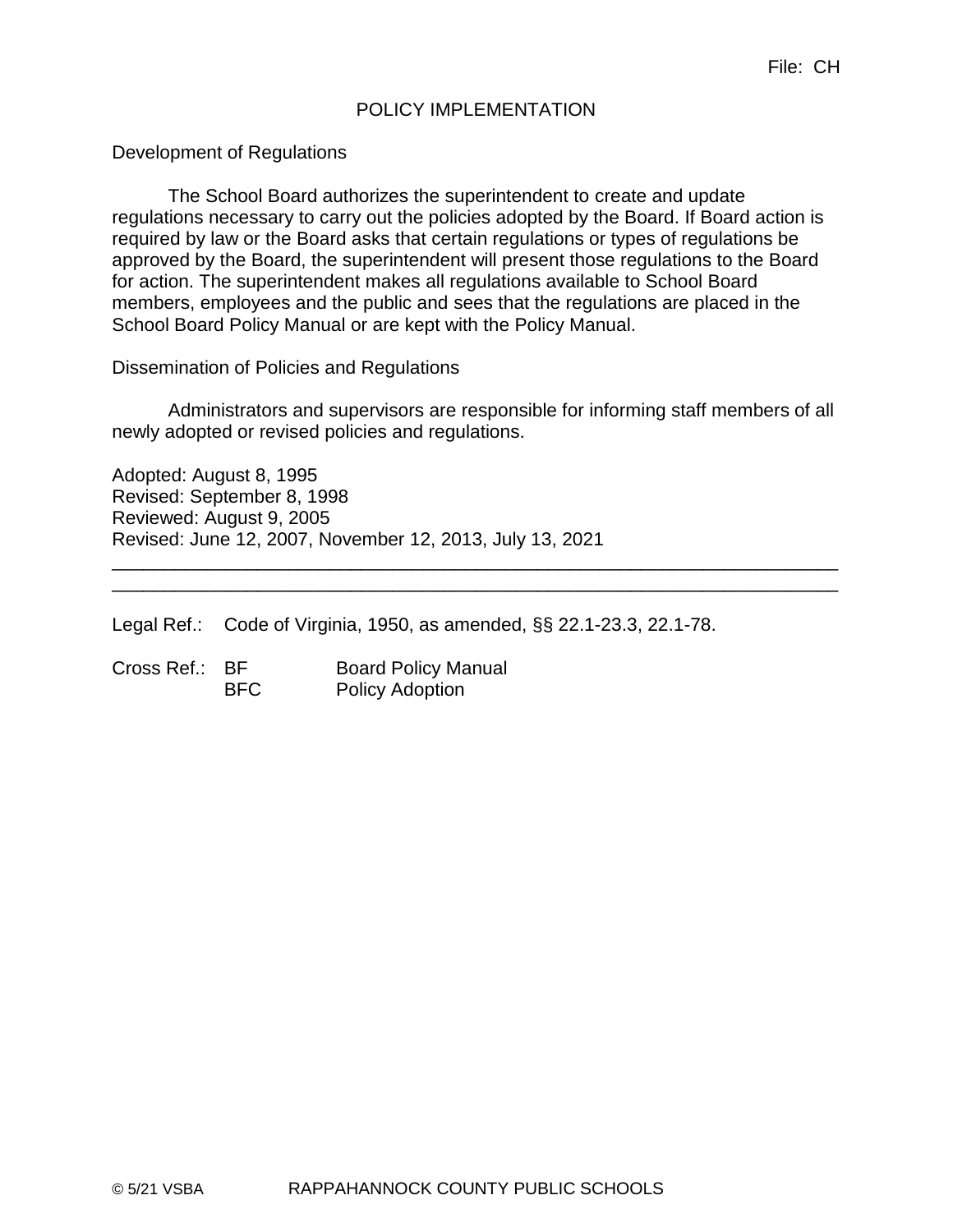## ADMINISTRATION IN POLICY ABSENCE

In cases where action must be taken by the school division and the School Board has provided no guidelines for administrative action, the superintendent has the power to act, but the superintendent's decisions are subject to review by the School Board at its next regular meeting. It is the duty of the superintendent to inform the School Board promptly of such action and of the need for policy.

\_\_\_\_\_\_\_\_\_\_\_\_\_\_\_\_\_\_\_\_\_\_\_\_\_\_\_\_\_\_\_\_\_\_\_\_\_\_\_\_\_\_\_\_\_\_\_\_\_\_\_\_\_\_\_\_\_\_\_\_\_\_\_\_\_\_\_\_\_\_ \_\_\_\_\_\_\_\_\_\_\_\_\_\_\_\_\_\_\_\_\_\_\_\_\_\_\_\_\_\_\_\_\_\_\_\_\_\_\_\_\_\_\_\_\_\_\_\_\_\_\_\_\_\_\_\_\_\_\_\_\_\_\_\_\_\_\_\_\_\_

Adopted: August 8, 1995 Reviewed: December 8, 1998, August 9, 2005 Revised: November 12, 2013, November 10, 2015

Legal Refs.: Code of Virginia, 1950, as amended, §§ 22.1-70, 22.1-78.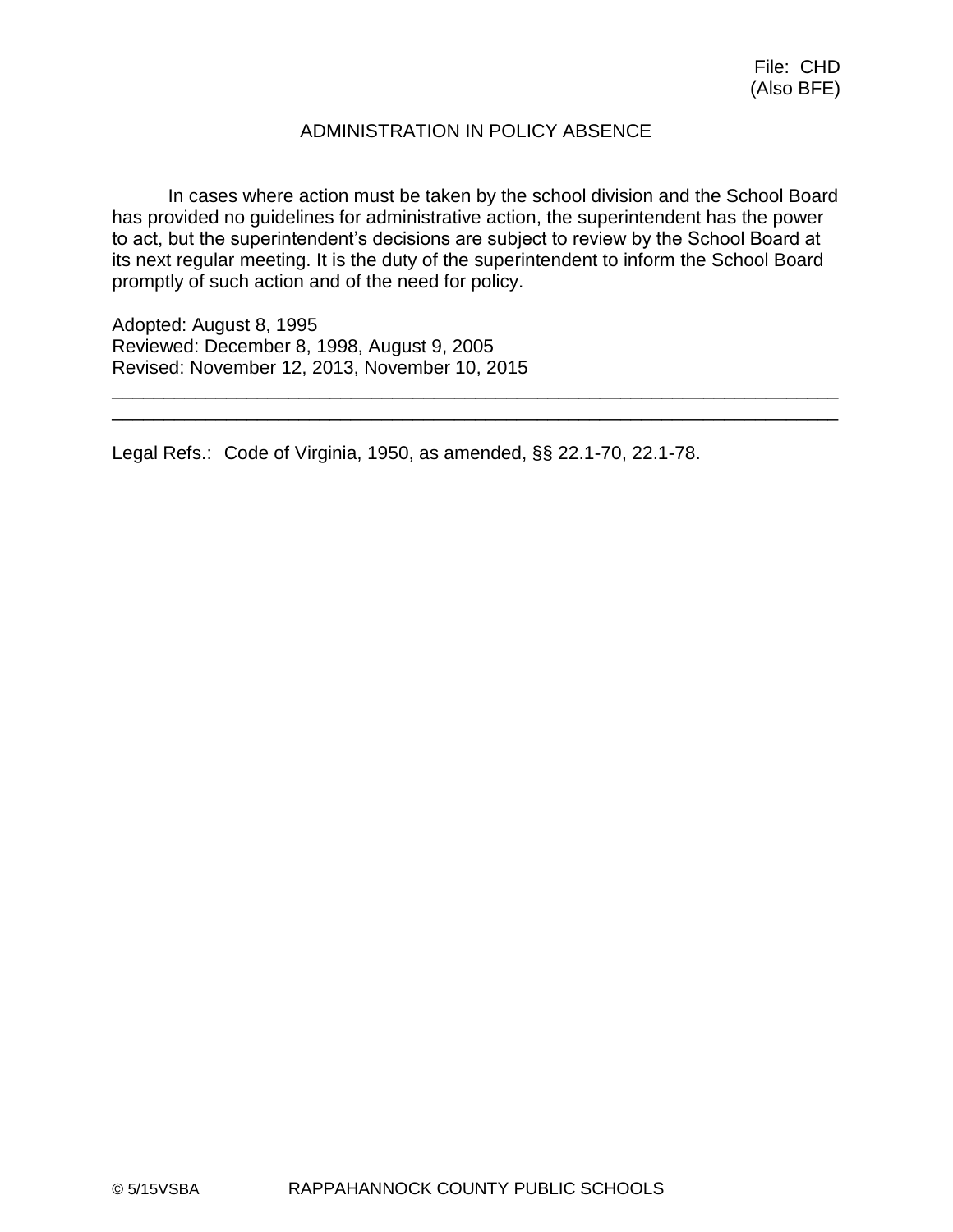# REPORTING ACTS OF VIOLENCE AND SUBSTANCE ABUSE

- I. Acts Reported to the Principal
	- A. Except as may otherwise be required by federal law, regulation or jurisprudence, reports are made to the superintendent and to the principal (or designee) on all incidents involving:
		- (i) the assault, or assault and battery, without bodily injury, of any person on a school bus, on school property or at a school-sponsored activity;
		- (ii) the assault and battery which results in bodily injury, sexual assault, death, shooting, stabbing, cutting or wounding of any person, abduction of any person as described in Va. Code § 18.2-47 or Va. Code § 18.2-48, or stalking of any person as described in Va. Code § 18.2-60.3, on a school bus, on school property or at a school-sponsored activity;
		- (iii) any conduct involving alcohol, marijuana, a controlled substance, imitation controlled substance or an anabolic steroid on a school bus, on school property or at a school-sponsored activity, including the theft or attempted theft of student prescription medications;
		- (iv) any threats against school personnel while on a school bus, on school property or at a school-sponsored activity;
		- (v) the illegal carrying of a firearm, as defined in Va. Code  $\S$  22.1-277.07, onto school property;
		- (vi) any illegal conduct involving firebombs, explosive materials or devices, or hoax explosive devices, as defined in Va. Code § 18.2-85, or explosive or incendiary devices, as defined in Va. Code § 18.2-433.1 or chemical bombs as described in Va. Code § 18.2-87.1, on a school bus, on school property or at a school-sponsored activity;
		- (vii) any threats or false threats to bomb, as described in Va. Code § 18.2-83, made against school personnel or involving school property or school buses;
		- (viii) the arrest of any student for an incident occurring on a school bus, on school property or at a school sponsored activity, including the charge therefor; and
		- (ix) any illegal possession of weapons, alcohol, drugs or tobacco products.

The principal of each school collects and maintains information on the above listed acts which occur on school property, on a school bus or at a schoolsponsored activity.

B. The superintendent and the principal or his designee receive reports from local law-enforcement authorities on offenses, wherever committed, by students enrolled at the school if the offense would be a felony if committed by an adult or would be a violation of the Drug Control Act (Va. Code § 54.1-3400 et seq.) and occurred on a school bus, on school property or at a school-sponsored activity, or would be an adult misdemeanor involving any incidents described in clauses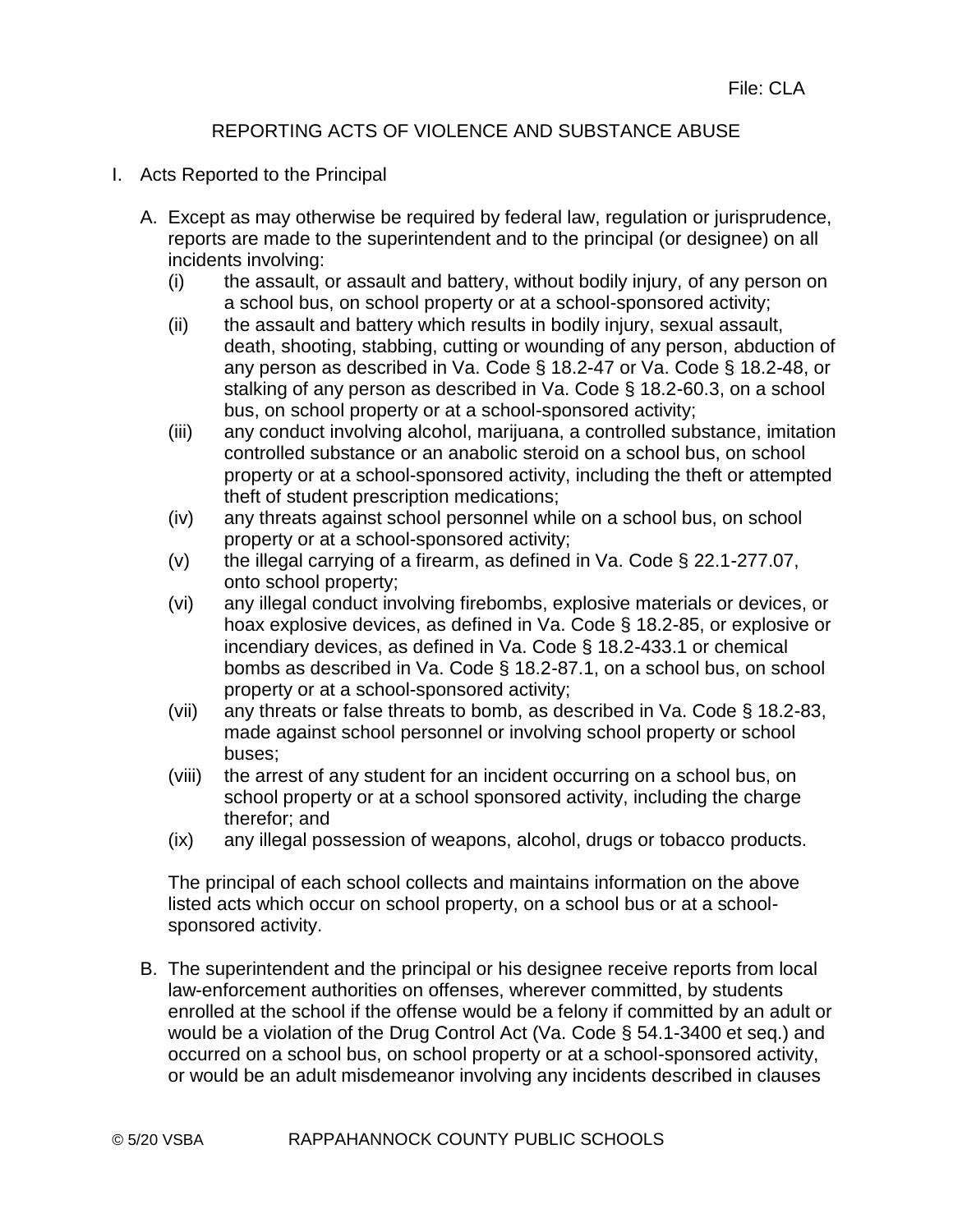(i) through (viii) of subsection A and whether the student is released to the custody of his parent or, if 18 years of age or more, is released on bond. The superintendent may request that the reports include information regarding terms of release from detention, court dates and terms of any disposition orders entered by the court. When the superintendent receives notification that a juvenile has committed an act that would be a crime if committed by an adult pursuant to subsection G of Va. Code § 16.1-260, the superintendent reports such information to the principal of the school in which the juvenile is enrolled.

#### II. Reporting Duties of the Principal and Superintendent

The principal or designee reports all incidents required to be reported pursuant to section I of this policy to the superintendent. The superintendent annually reports all such incidents to the Department of Education for the purpose of recording the frequency of such incidents on forms that are provided by the Department and makes such information available to the public.

In submitting reports of such incidents, principals and superintendents accurately indicate any offenses, arrests or charges as recorded by law-enforcement authorities and required to be reported by such authorities pursuant to subsection I.B. of this policy.

Except as may otherwise be required by federal law, regulation or jurisprudence, the principal immediately reports to local law-enforcement officials any of the acts listed in clauses (ii) through (vii) of subsection I.A of this policy that may constitute a felony offense and may report to the local law-enforcement agency any incident described in clause (i) of subsection I.A.

In addition, except as may be prohibited by federal law, regulation or jurisprudence, the principal also immediately reports any act enumerated in clauses (ii) through (v) of subsection I.A of this policy that may constitute a criminal offense to the parents of any minor student who is the specific object of such act. Further, the principal reports whether the incident has been reported to local law enforcement pursuant to this policy and, if the incident is so reported, that the parents may contact local law enforcement for further information, if they so desire.

The principal or principal's designee notifies the parent of any student involved in an incident required to be reported pursuant to this policy, regardless of whether disciplinary action is taken against such student or the nature of the disciplinary action. Such notice relates to only the relevant student's involvement and does not include information regarding other students.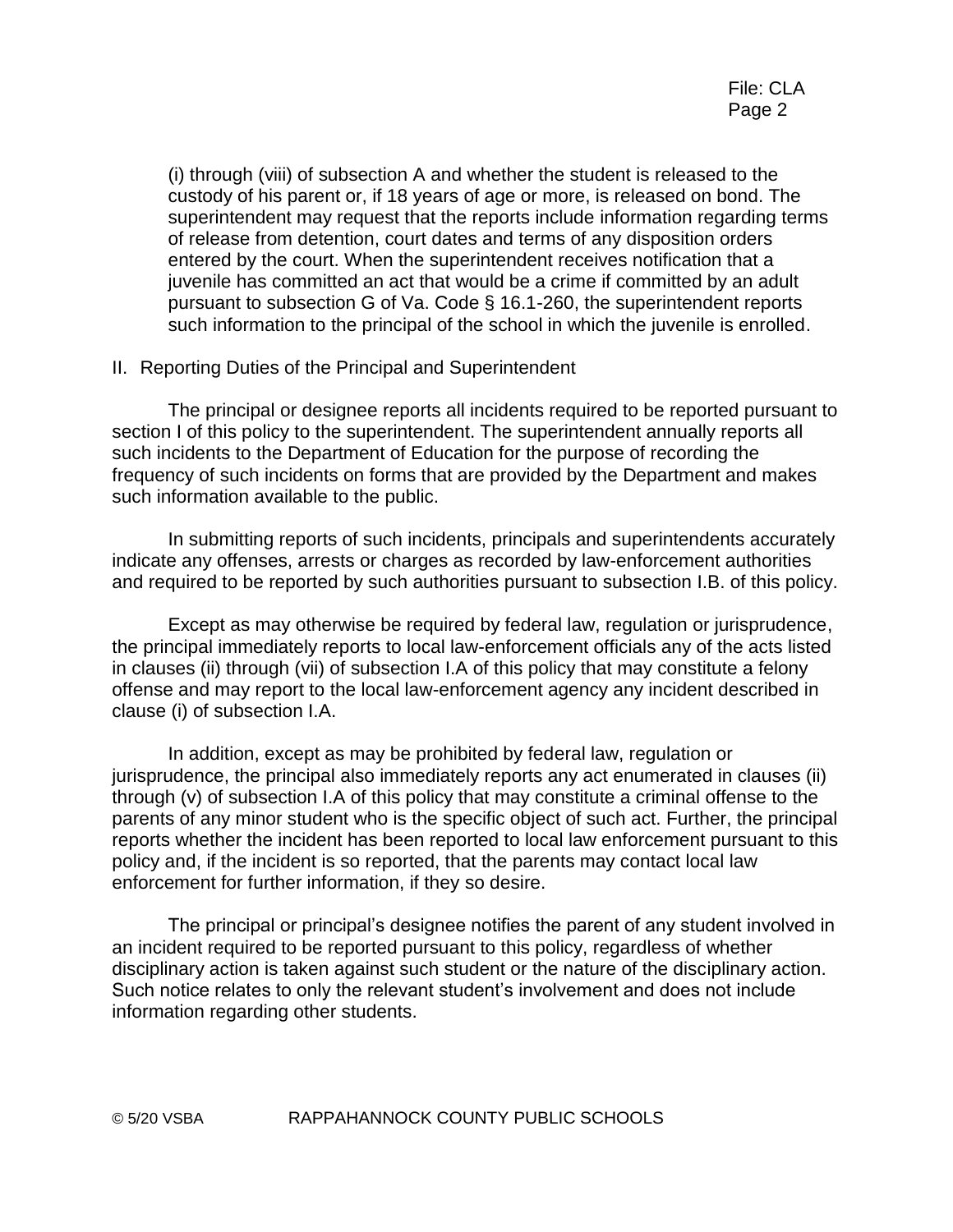#### III. Prevention and Intervention Activities

Whenever any student commits any reportable incident as set forth in this policy, such student is required to participate in such prevention and intervention activities as deemed appropriate by the superintendent or superintendent's designee.

The School Board develops, in cooperation with the local law-enforcement agencies, juvenile and domestic relations court judges and personnel, parents, and the community at large, programs to prevent violence and crime on school property and at school-sponsored events, which include prevention of hazing. Activities designed to prevent the recurrence of violence and crime, including hazing, may include such interventions as education relating to Virginia's criminal law, school crime lines, peer mediation, conflict resolution, community service requirements and any program focused on demonstrating the consequences of violence and crime. The School Board may develop and use a network of volunteer services in implementing prevention activities.

#### IV. Purpose

The purpose of reporting acts of violence and substance abuse is to develop a program of prevention activities to provide a safe environment conducive to learning.

Adopted: August 8, 1995 Reviewed: December 8, 1998 Revised: August 8, 2000, July 10, 2001, June 11, 2002, November 12, 2002, September 9, 2003, November 9, 2004, August 9, 2005, October 10, 2006, June 12, 2007, November 12, 2013, November 10, 2015, June 14, 2016, September 11, 2018, August 11, 2020

\_\_\_\_\_\_\_\_\_\_\_\_\_\_\_\_\_\_\_\_\_\_\_\_\_\_\_\_\_\_\_\_\_\_\_\_\_\_\_\_\_\_\_\_\_\_\_\_\_\_\_\_\_\_\_\_\_\_\_\_\_\_\_\_\_\_\_\_\_\_ \_\_\_\_\_\_\_\_\_\_\_\_\_\_\_\_\_\_\_\_\_\_\_\_\_\_\_\_\_\_\_\_\_\_\_\_\_\_\_\_\_\_\_\_\_\_\_\_\_\_\_\_\_\_\_\_\_\_\_\_\_\_\_\_\_\_\_\_\_\_

Legal Refs.: Code of Virginia, 1950, as amended, §§ 8.01-47, 22.1-279.3:1, 22.1- 279.9.

8 VAC 20-560-10.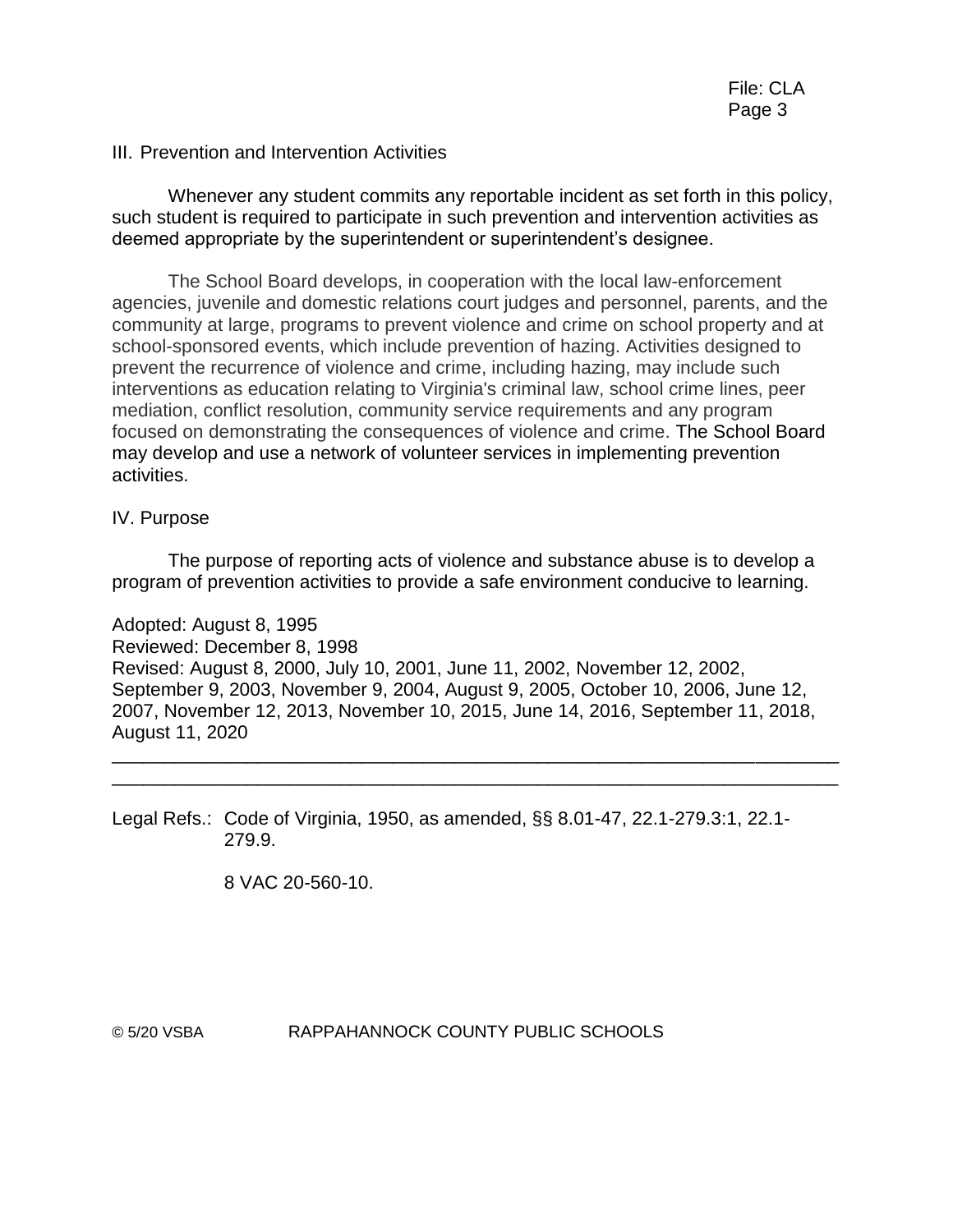#### SCHOOL DIVISION ANNUAL REPORT

The School Board, with the assistance of the superintendent, makes a report on or before September 15 of each year covering the work of the schools for the year ending June 30 to the Board of Education on forms supplied by the Superintendent of Public Instruction.

\_\_\_\_\_\_\_\_\_\_\_\_\_\_\_\_\_\_\_\_\_\_\_\_\_\_\_\_\_\_\_\_\_\_\_\_\_\_\_\_\_\_\_\_\_\_\_\_\_\_\_\_\_\_\_\_\_\_\_\_\_\_\_\_\_\_\_\_\_\_ \_\_\_\_\_\_\_\_\_\_\_\_\_\_\_\_\_\_\_\_\_\_\_\_\_\_\_\_\_\_\_\_\_\_\_\_\_\_\_\_\_\_\_\_\_\_\_\_\_\_\_\_\_\_\_\_\_\_\_\_\_\_\_\_\_\_\_\_\_\_

Adopted: August 8, 1995 Reviewed: December 8, 1998, August 9, 2005 Revised: November 12, 2013, November 10, 2015

Legal Ref.: Code of Virginia, 1950, as amended, § 22.1-81.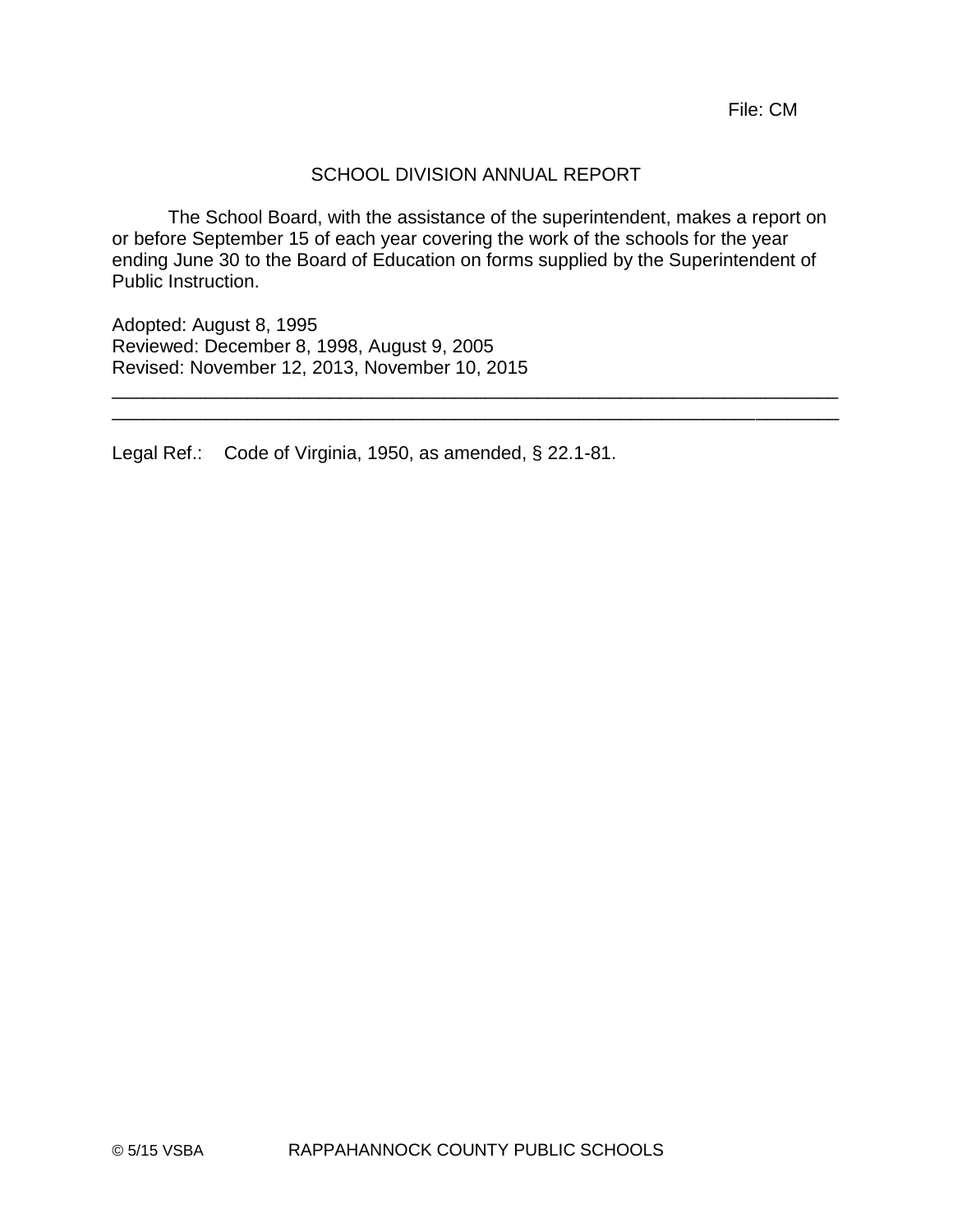#### I. Division Information

The Rappahannock County School Board annually prepares and disseminates information on the school division and each school within the division. The information is concise. presented in an understandable and uniform format, and, to the extent practicable, presented in a language that parents can understand. The information is accessible to the public and shows how students in the division achieved on the state's student academic assessments compared to students in the state as a whole and how students at individual schools achieved compared to students in the division and in the state.

#### II. School Quality Profiles

The Rappahannock County School Board ensures that every school in the division annually provides parents and the community a School Quality Profile in a manner prescribed by the Board of Education. The School Quality Profile includes designated information for the most recent three-year period. The School Quality Profile includes information designated by the Board of Education to include indicators of the following: accountability, assessments, enrollment and demographics, college and career readiness, finance, learning environment, and teacher quality. Specific indicators include:

- Virginia Assessment Program results by percentage of participation and proficiency and disaggregated by student reporting groups;
- accreditation status;
- attendance and absenteeism for students:
- information related to school safety to include incidents of crime and violence; and
- information related to qualifications and educational attainment of the teaching staff.

In addition, School Quality Profiles for secondary schools include the following:

- Advanced Placement (AP) information to include percentage of students who take AP courses and percentage of students who take AP tests
- International Baccalaureate (IB) and Cambridge course information to include percentage of students who are enrolled in IB or Cambridge programs and percentage of students who receive IB or Cambridge Diplomas
- college-level course information to include percentage of students who take college-level courses including dual enrollment courses
- number and percentage of (i) graduates by diploma type as prescribed by the Board of Education, (ii) certificates awarded to the senior class including high